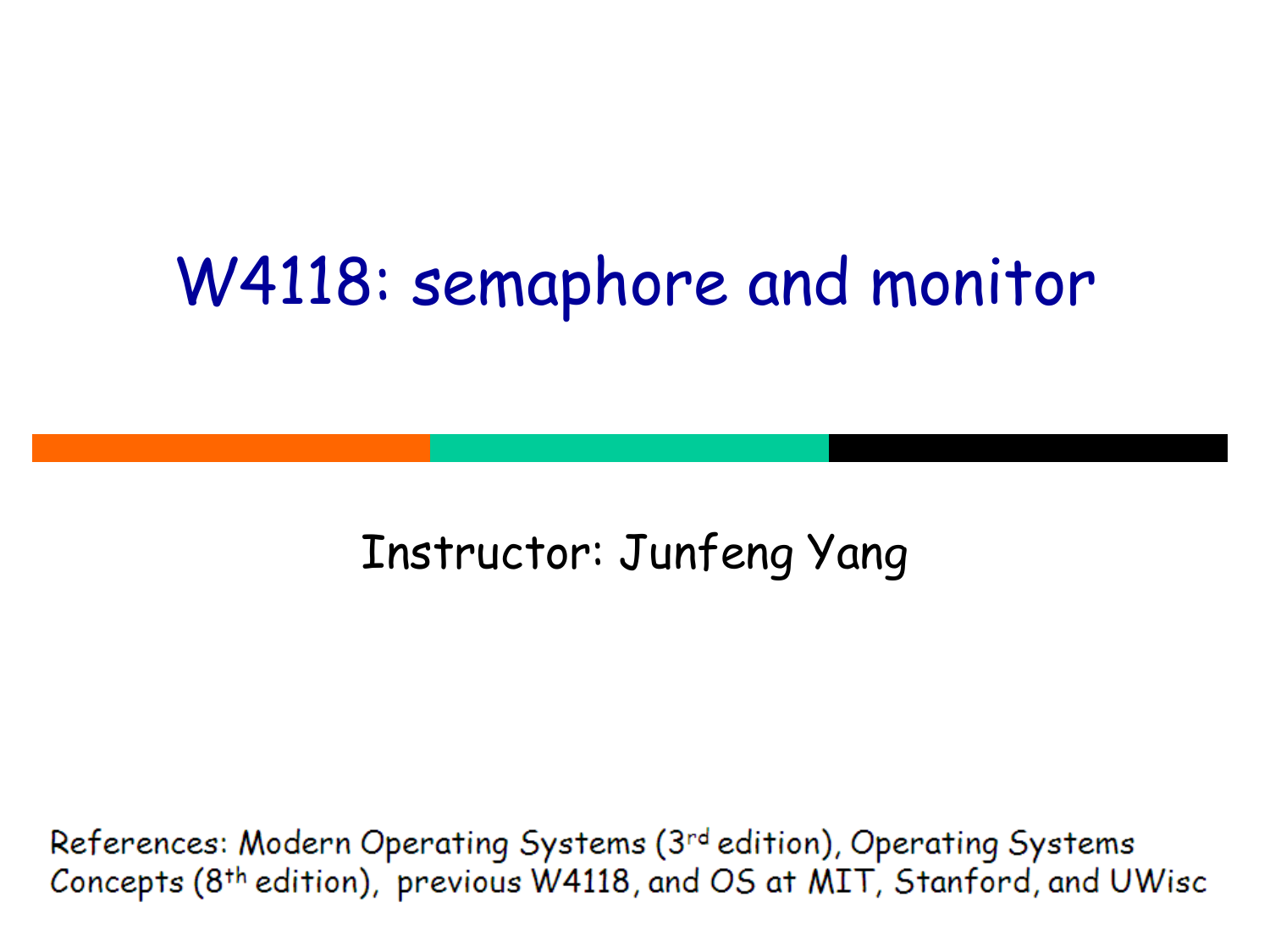### **Outline**

#### □ Semaphores

#### Producer-consumer problem

Monitors and condition variables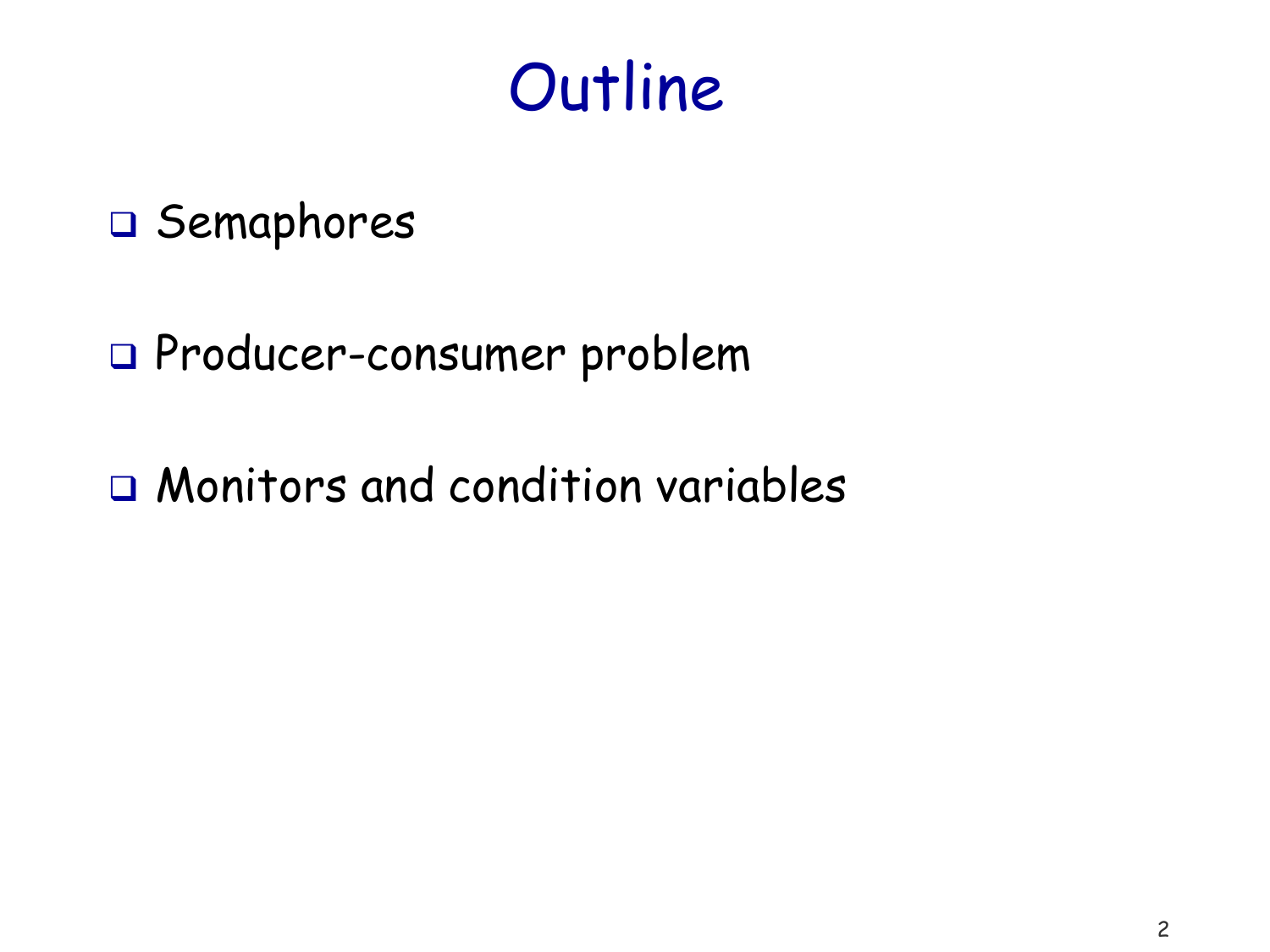### Semaphore motivation

 Problem with lock: ensures mutual exclusion, but no execution order

 Producer-consumer problem: need to enforce execution order

- Producer: create resources
- Consumer: use resources
- bounded buffer between them
- Execution order: producer waits if buffer full, consumer waits if buffer empty
- $\cdot$  E.g.,  $\oint$  cat 1.txt | sort | uniq | wc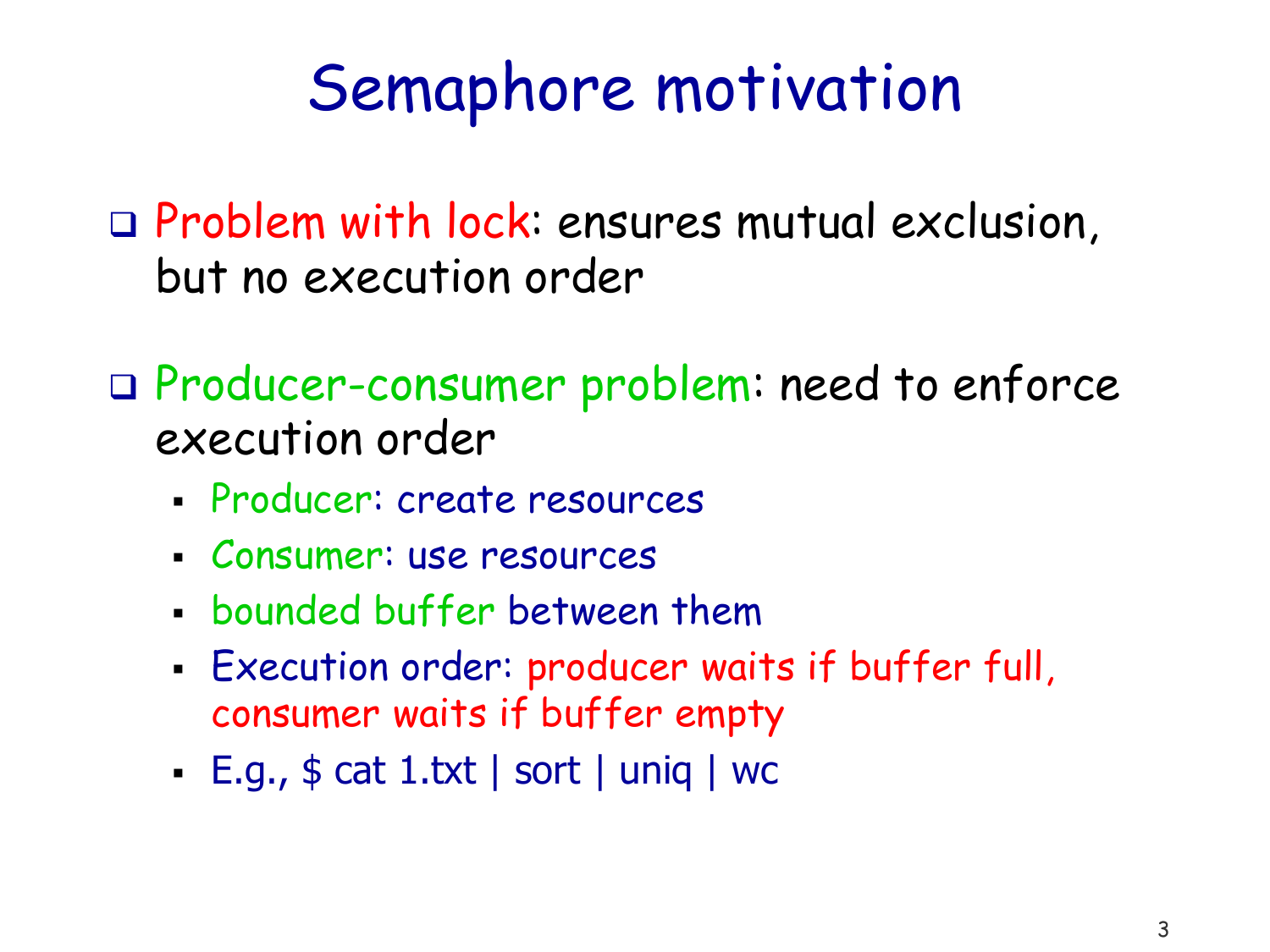# Semaphore definition

- A synchronization variable that contains an integer value
	- Can't access this integer value directly
	- Must initialize to some value
		- sem\_init (sem\_t \*s, int pshared, unsigned int value)
	- Has two operations to manipulate this integer
		- sem\_wait (or down(), P())
		- sem\_post (or  $up()$ ,  $V()$ )

```
int sem_wait(sem_t *s) {
   wait until value of semaphore s 
        is greater than 0
   decrement the value of 
        semaphore s by 1
}
```

```
int sem_post(sem_t *s) {
   increment the value of 
        semaphore s by 1
   if there are 1 or more 
         threads waiting, wake 1
}
```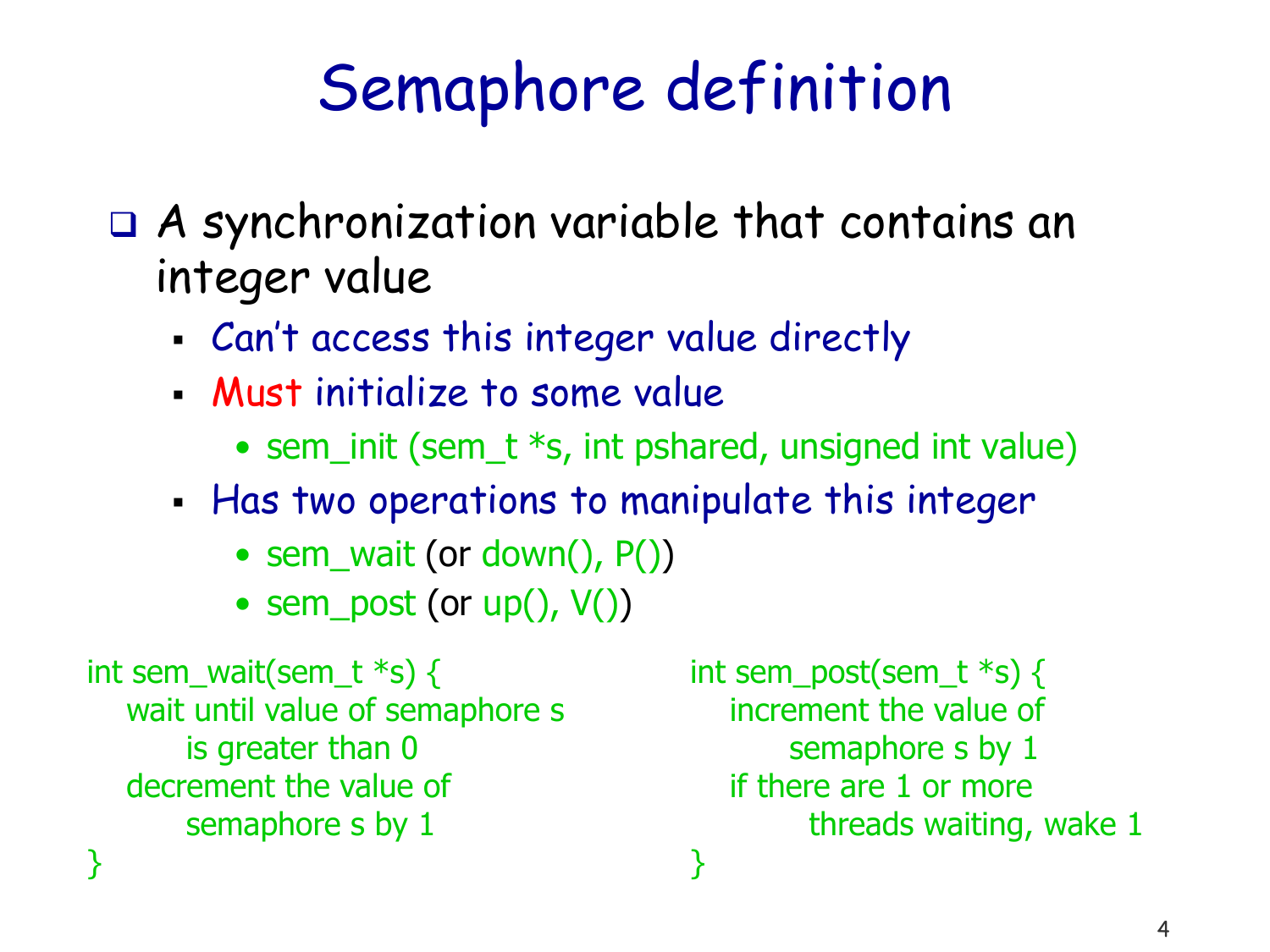## Semaphore uses: mutual exclusion

- Mutual exclusion
	- Semaphore as mutex
	- Binary semaphore: X=1

// initialize to X sem\_init(s, 0, X)

sem\_wait(s); // critical section sem\_post(s);

- Mutual exclusion with more than one resources
	- Counting semaphore: X>1
	- **Initialize to be the number of available resources**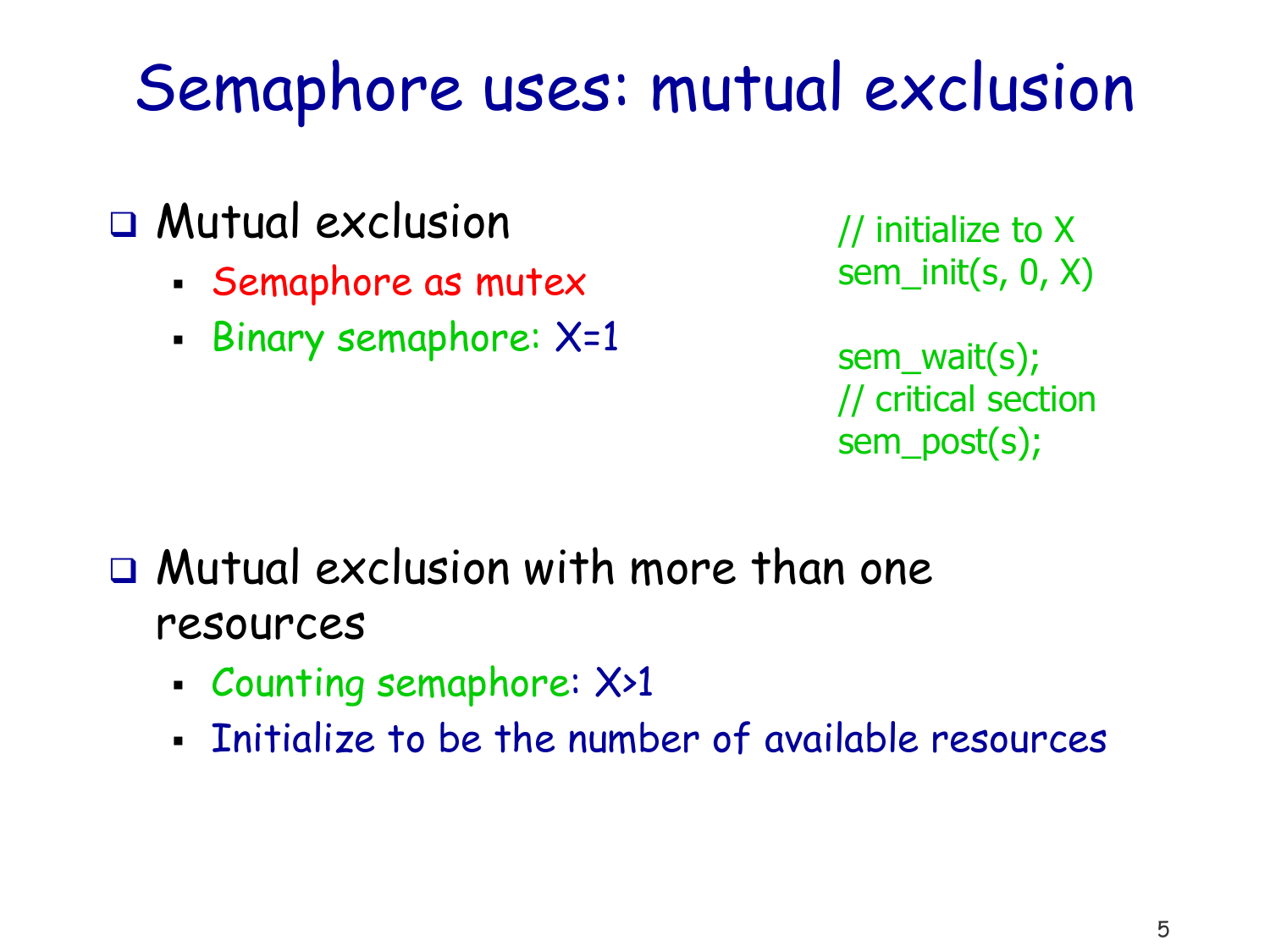### Semaphore uses: execution order

#### Execution order

- One thread waits for another
- What should initial value be?



 $\ldots$  //2<sup>nd</sup> half of computation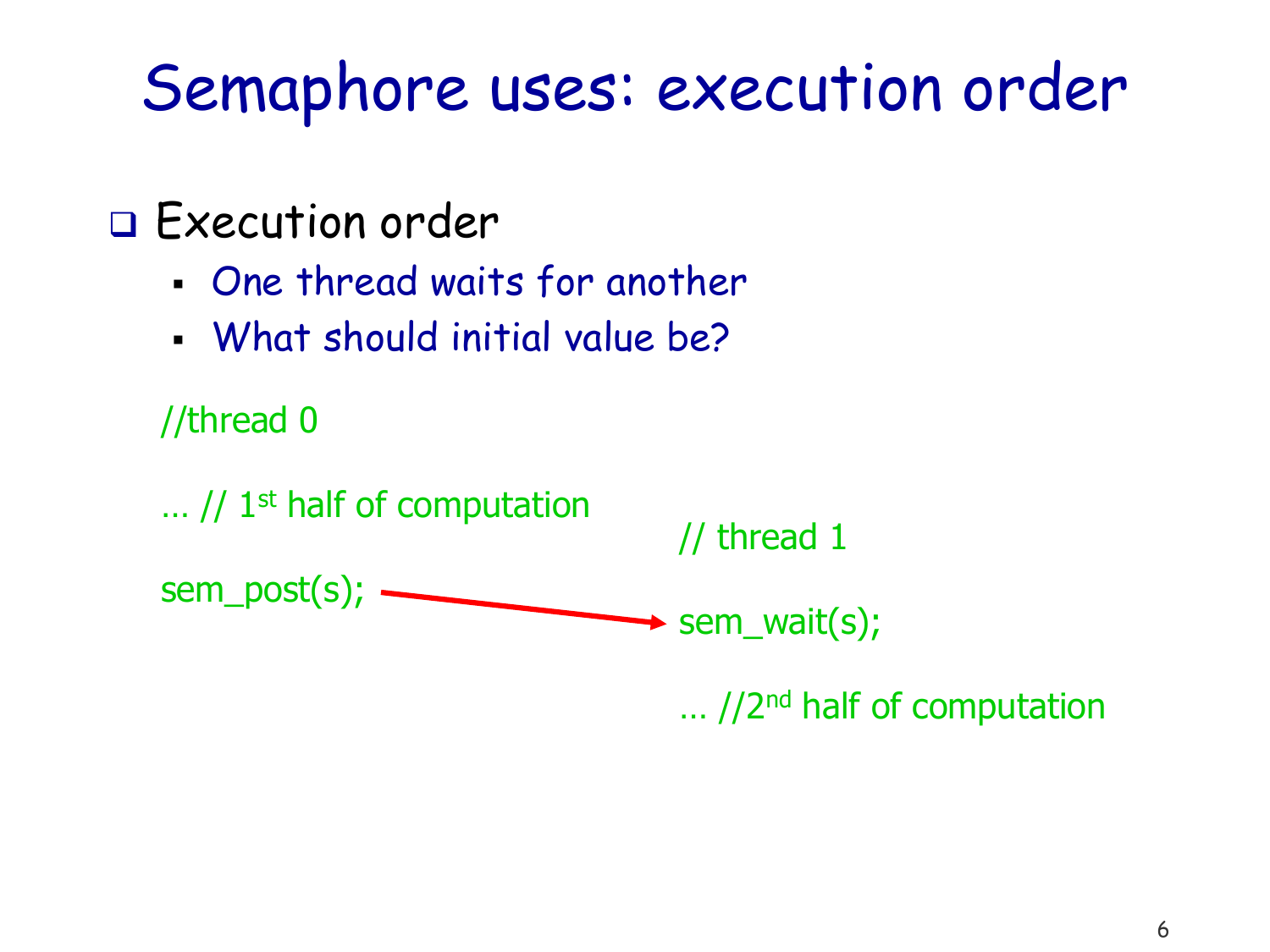### How to implement semaphores?

□ Exercise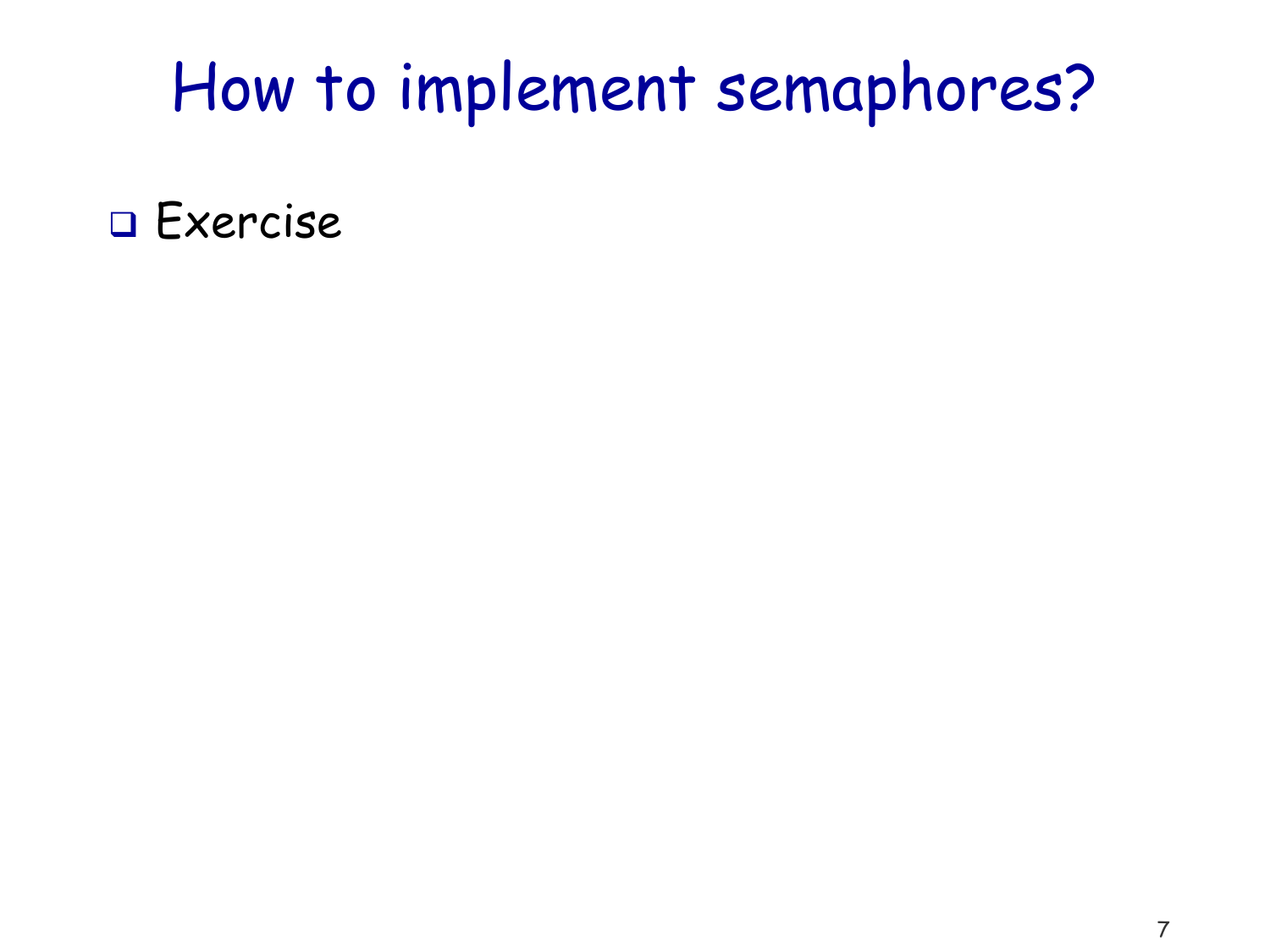### **Outline**

#### D Semaphores

#### Producer-consumer problem

Monitors and condition variables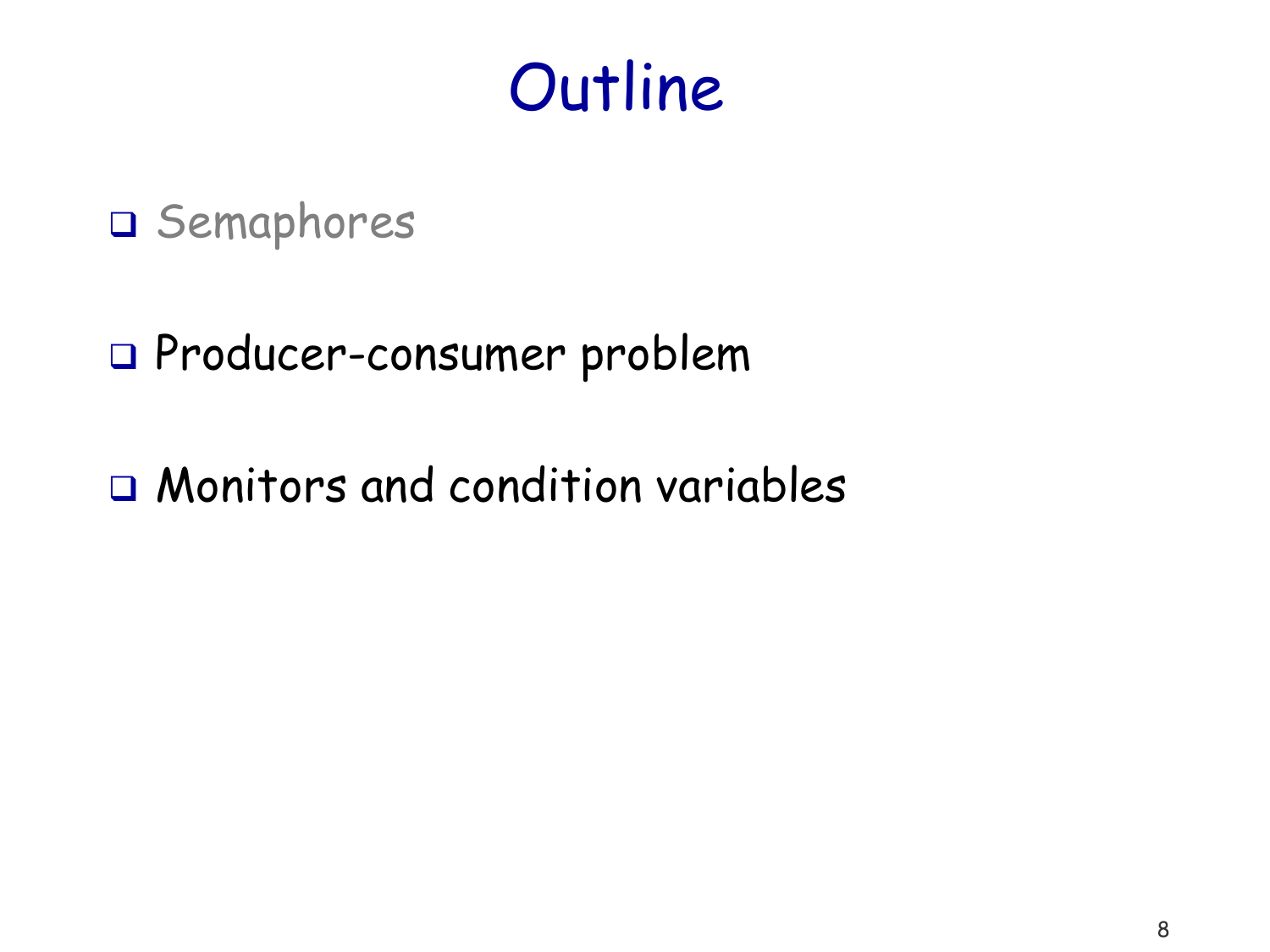#### Producer-Consumer (Bounded-Buffer) Problem

- □ Bounded buffer: size N, Access entry 0... N-1, then "wrap around" to 0 again
- Producer process writes data to buffer
- Consumer process reads data from buffer
- Execution order constraints
	- Producer shouldn't try to produce if buffer is full
	- Consumer shouldn't try to consume if buffer is empty

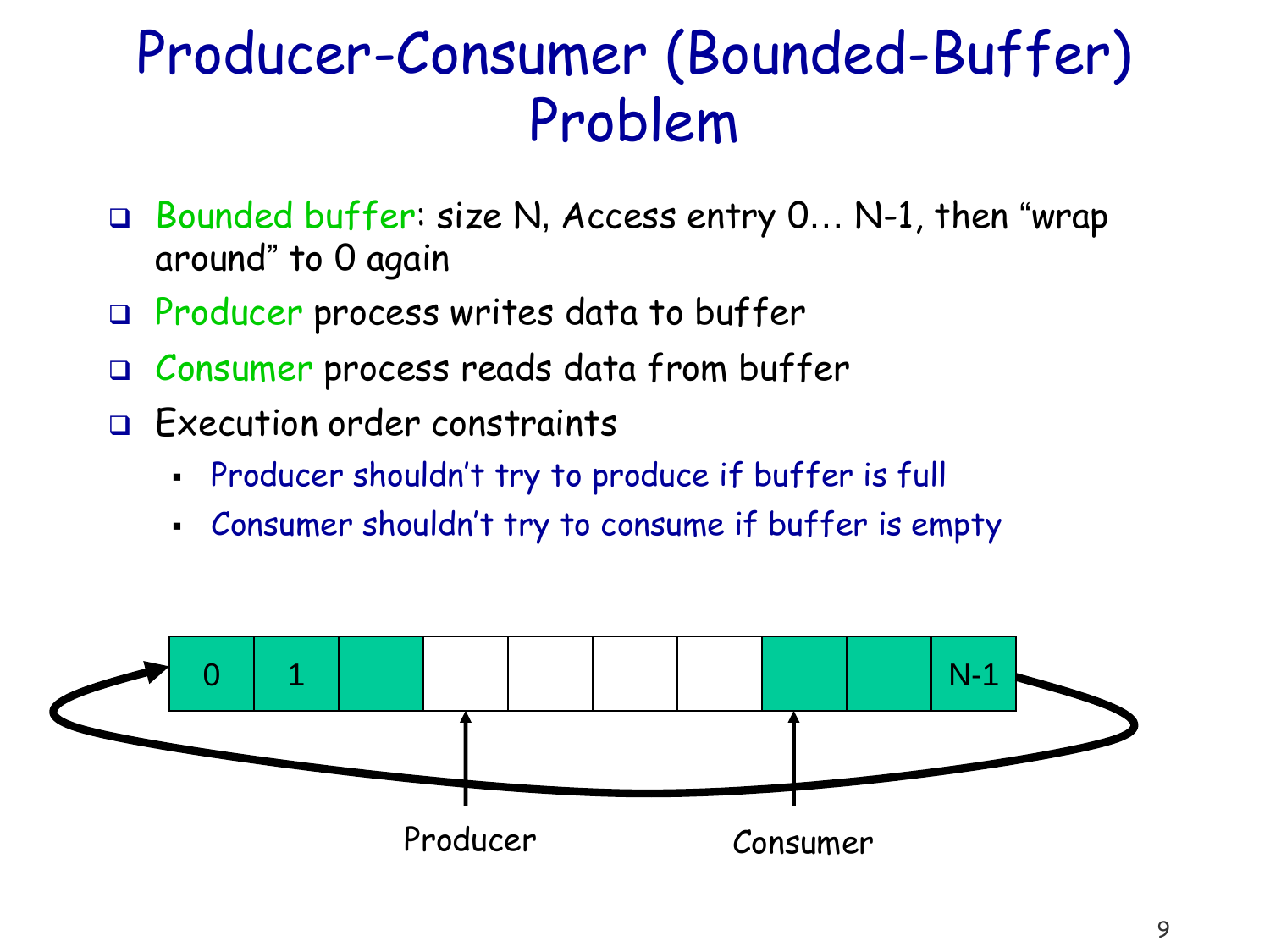# Solving Producer-Consumer problem

Two semaphores

- $\blacksquare$  sem\_t full; //  $\#$  of filled slots
- $\blacksquare$  sem\_t empty; //  $\#$  of empty slots
- What should initial values be?
- Problem: mutual exclusion?

```
sem_init(&full, 0, X);
sem_init(&empty, 0, Y);
```

```
producer() {
    sem_wait(empty);
    … // fill a slot
   sem_post(full);
}
```
consumer() { sem\_wait(full); … // empty a slot sem\_post(empty); }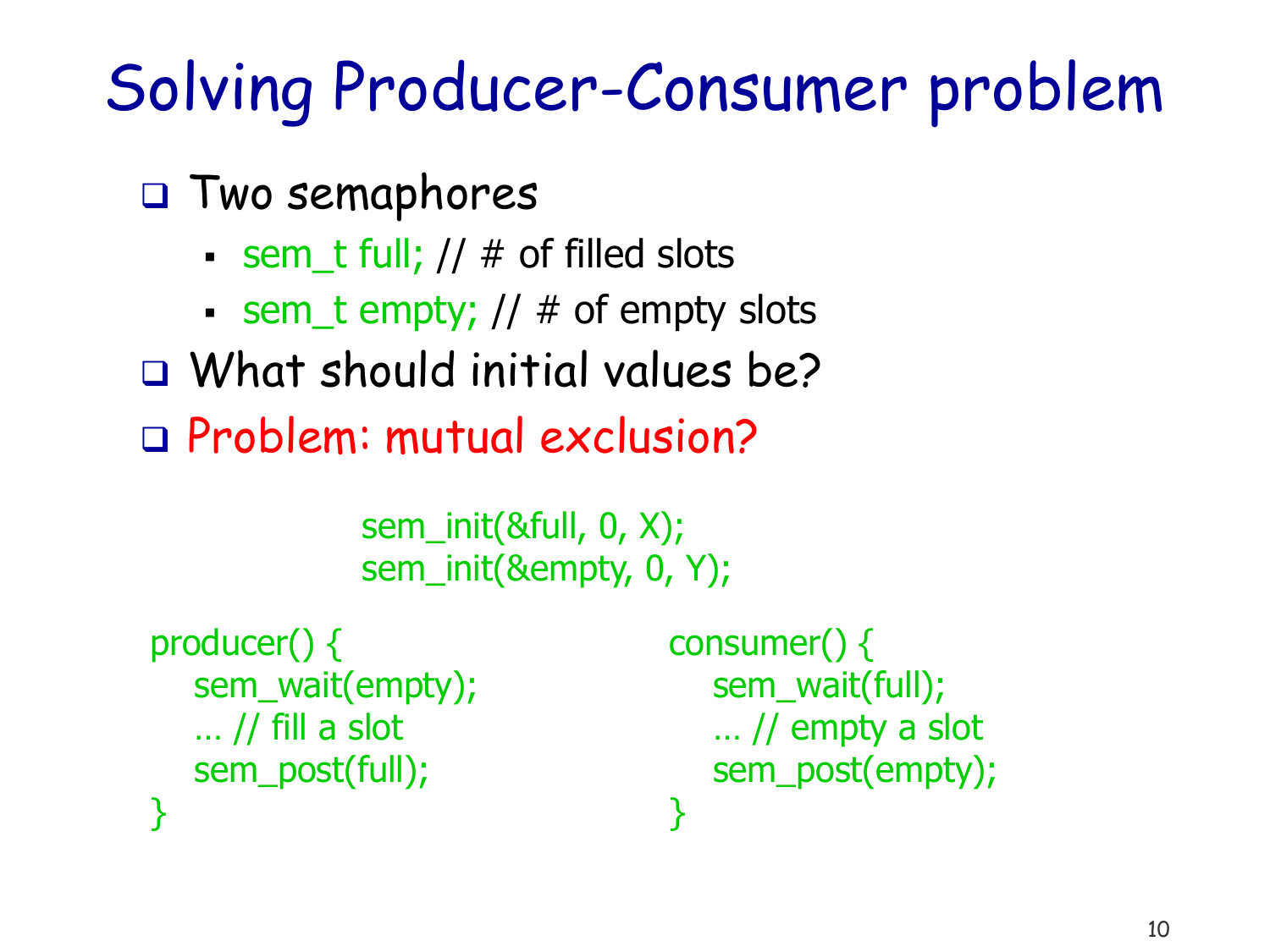#### Solving Producer-Consumer problem: final

 $\Box$  Three semaphores

- Sem t full;  $//$  # of filled slots
- $\blacksquare$  sem\_t empty; //  $\#$  of empty slots
- sem\_t mutex; // mutual exclusion

sem\_init(&full, 0, 0); sem\_init(&empty, 0, N); sem\_init(&mutex, 0, 1);

```
producer() {
   sem_wait(empty);
   sem_wait(&mutex);
   … // fill a slot
   sem_post(&mutex);
   sem_post(full);
}
```
consumer() { sem\_wait(full); sem\_wait(&mutex); … // empty a slot sem\_post(&mutex); sem\_post(empty); }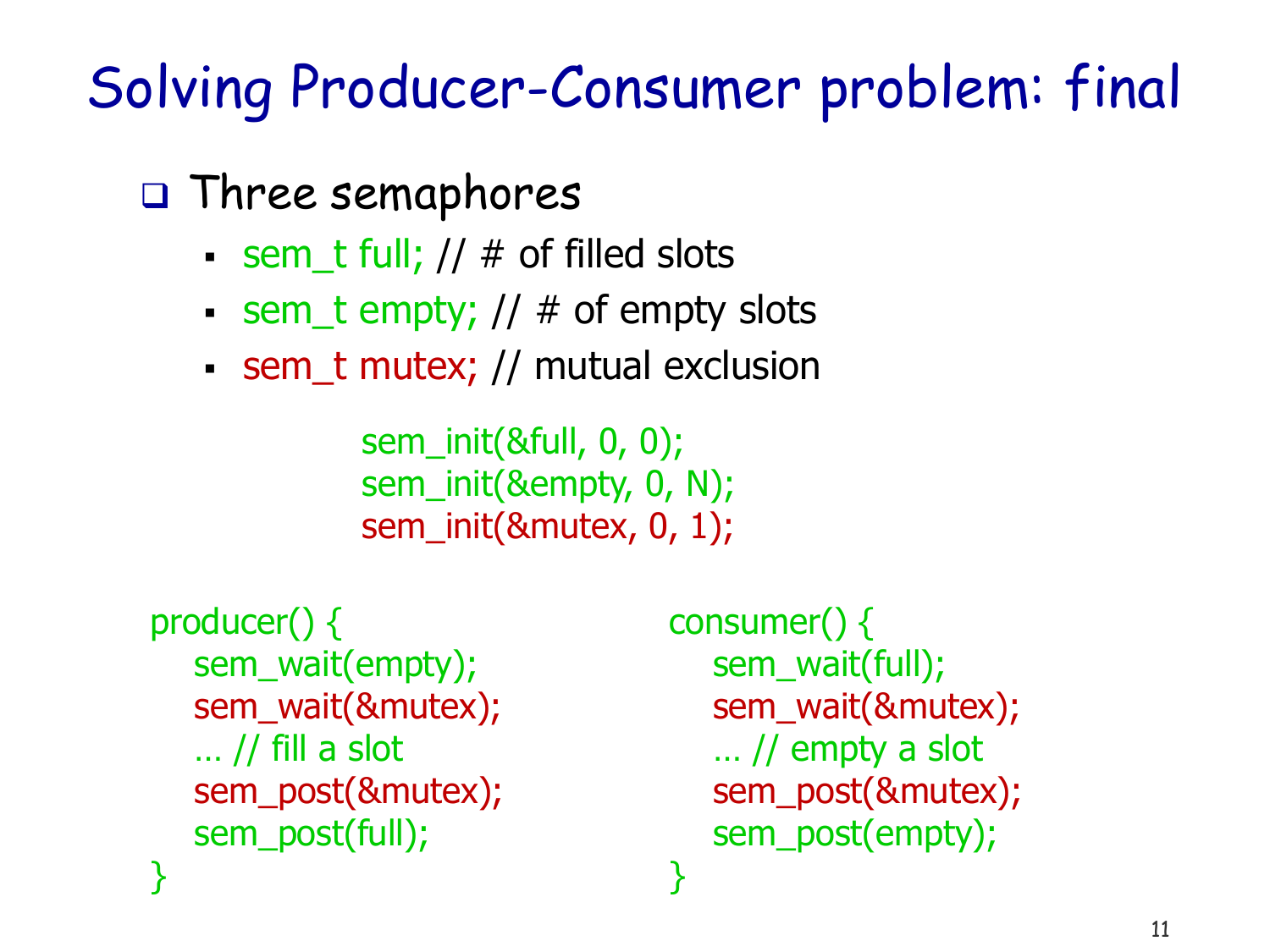### **Outline**

#### D Semaphores

#### Producer-consumer problem

#### Monitors and condition variables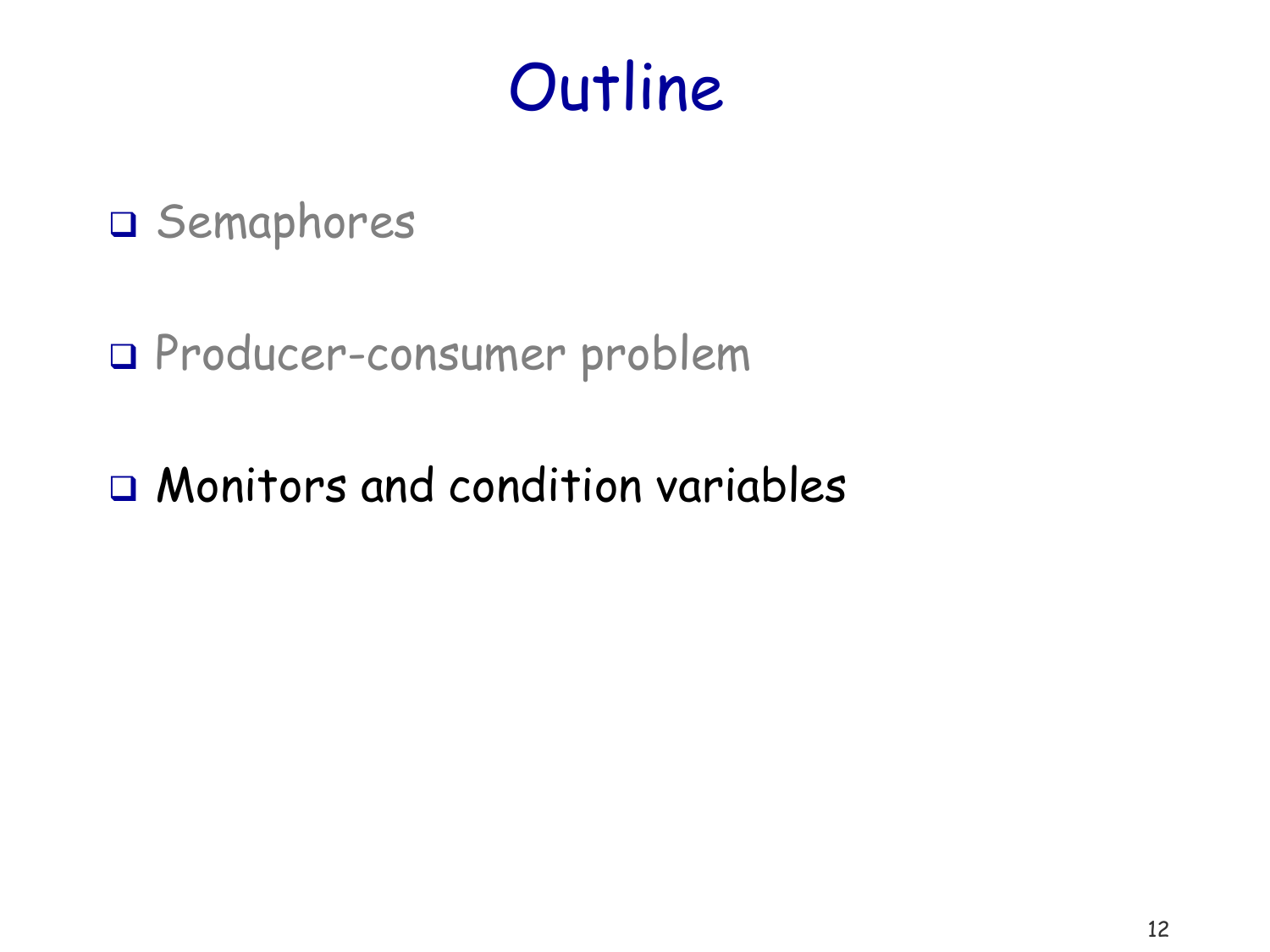## Monitors

- Background: concurrent programming meets objectoriented programming
	- When concurrent programming became a big deal, objectoriented programming too
	- People started to think about ways to make concurrent programming more structured
- Monitor: object with a set of monitor procedures and only one thread may be active (i.e. running one of the monitor procedures) at a time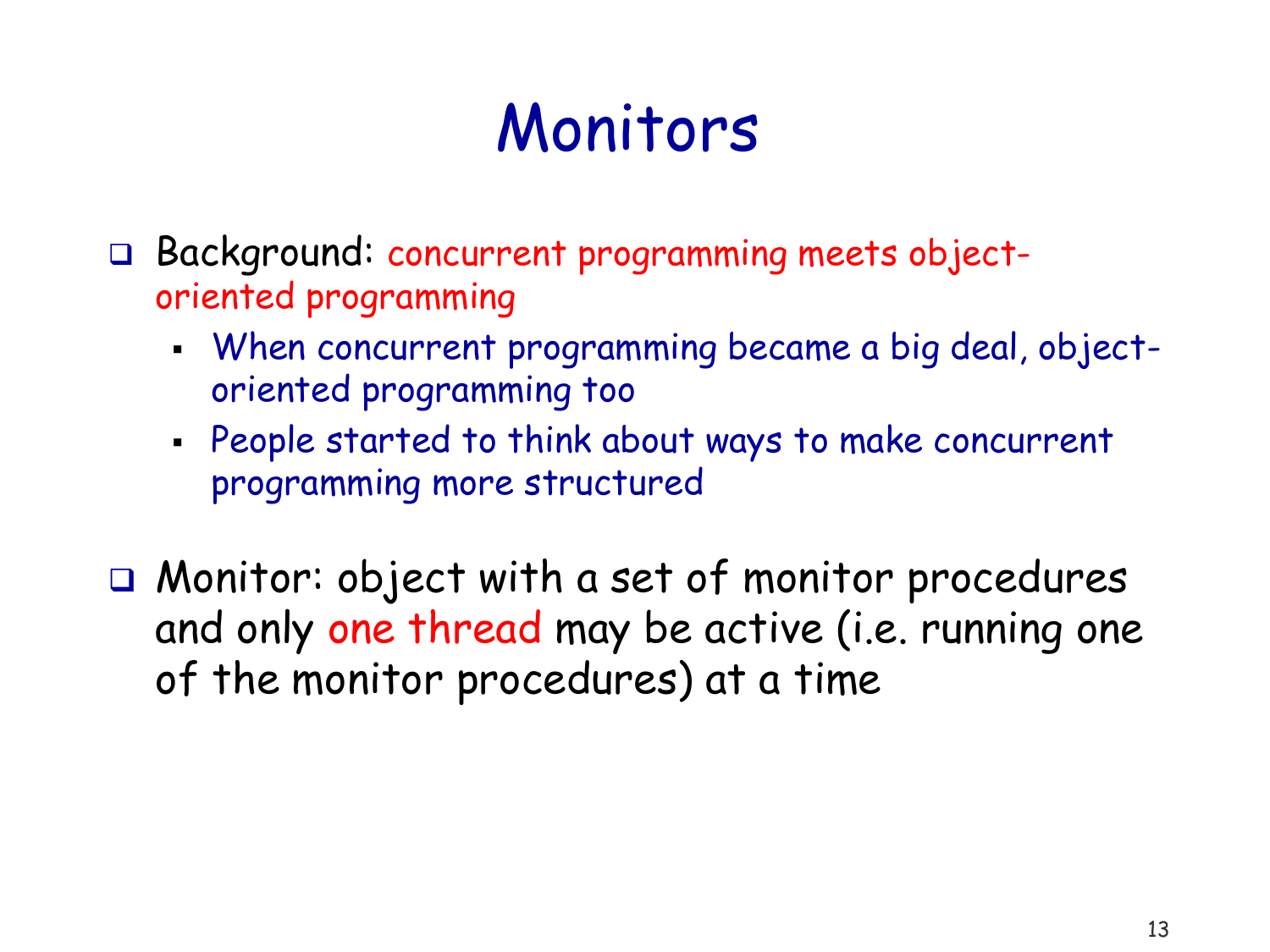### Schematic view of a monitor

- Can think of a monitor as one big lock for a set of operations/ methods
- $\square$  In other words, a language implementation of mutexes

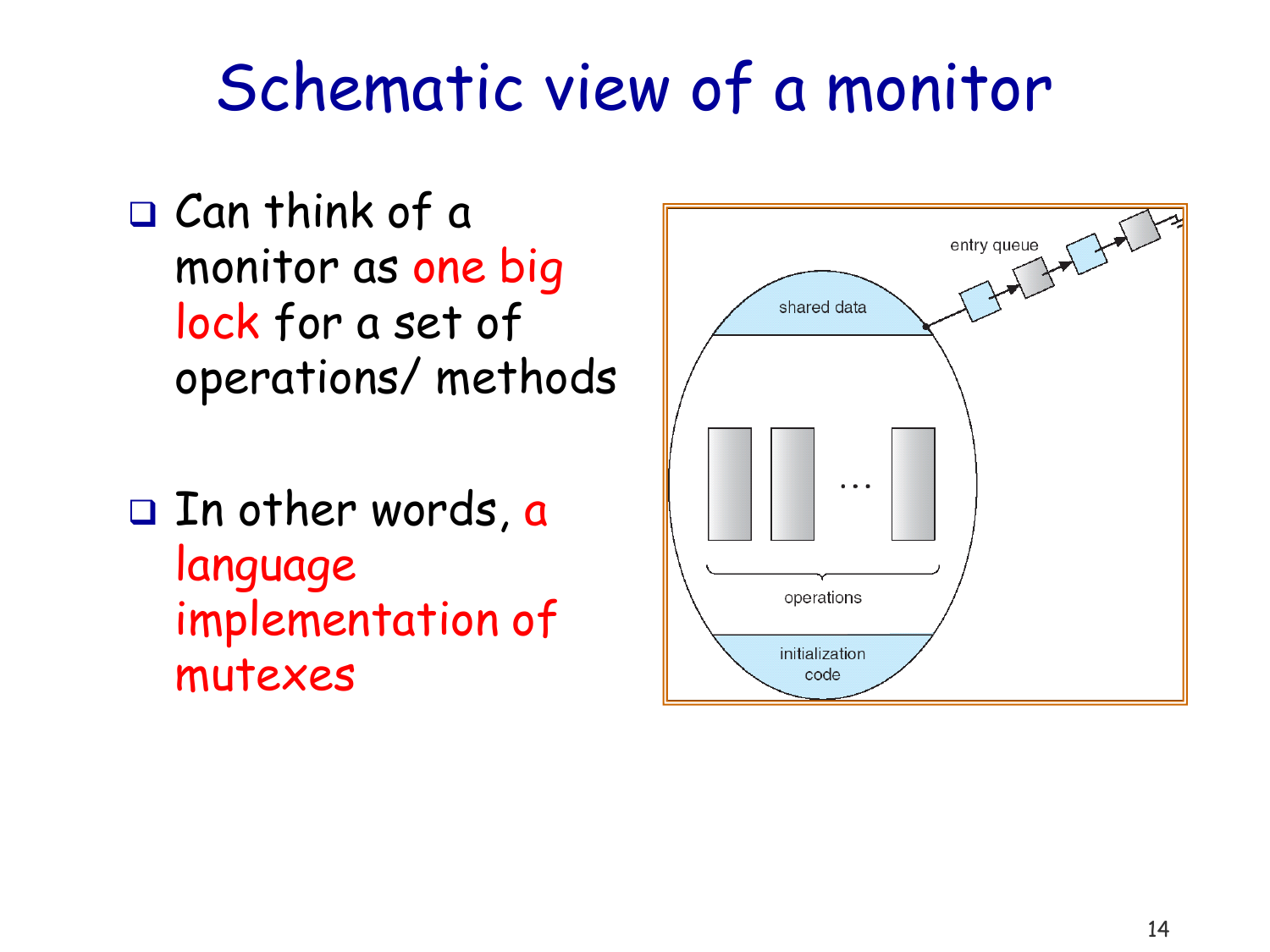## How to implement monitor?

Compiler automatically inserts lock and unlock operations upon entry and exit of monitor procedures

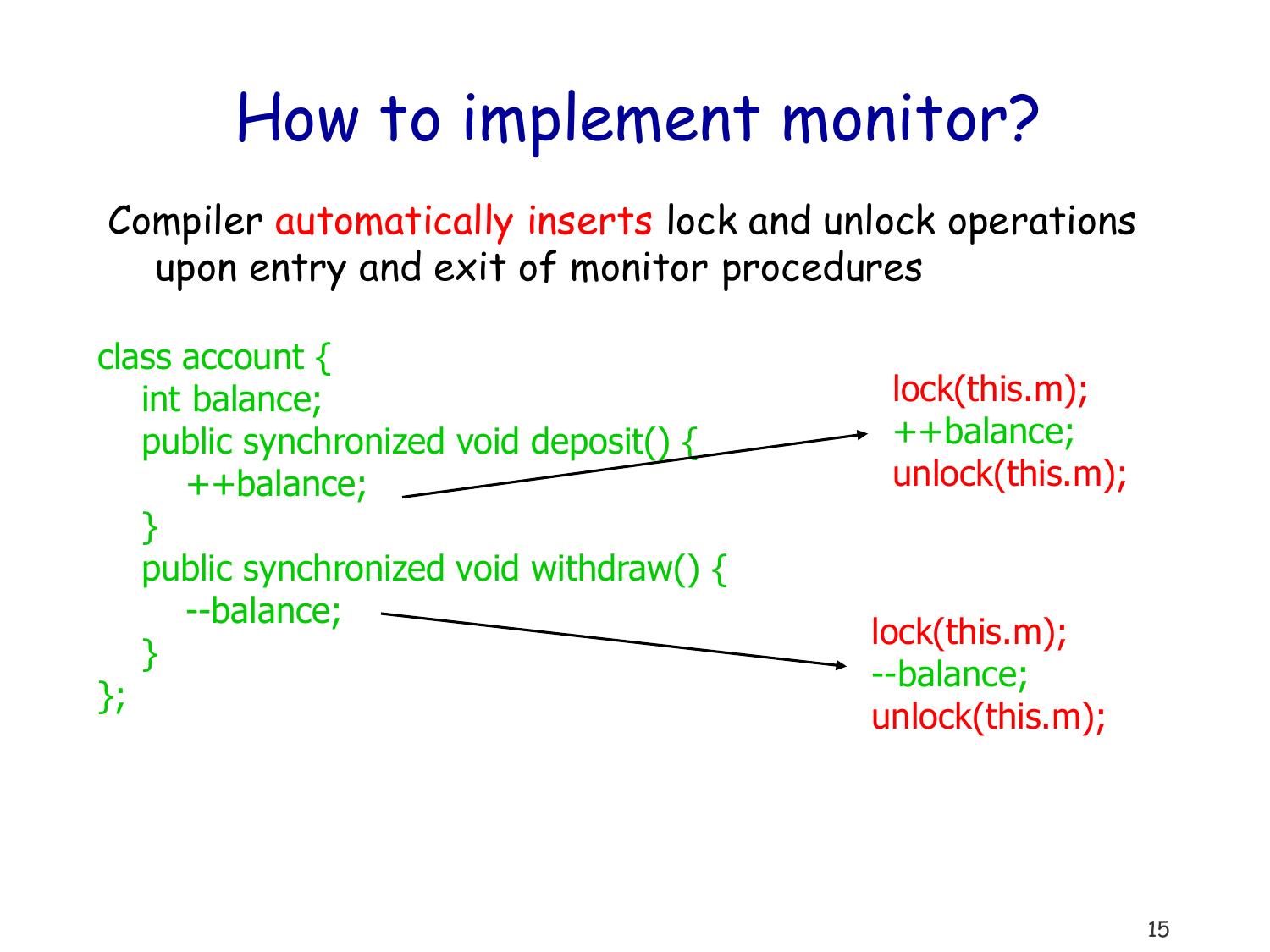## Condition Variables

Need wait and wakeup as in semaphores

- Monitor uses Condition Variables
	- Conceptually associated with some conditions
- Operations on condition variables:
	- wait(): suspends the calling thread and releases the monitor lock. When it resumes, reacquire the lock. Called when condition is not true
	- signal(): resumes one thread waiting in wait() if any. Called when condition becomes true and wants to wake up one waiting thread
	- broadcast(): resumes all threads waiting in wait(). Called when condition becomes true and wants to wake up all waiting threads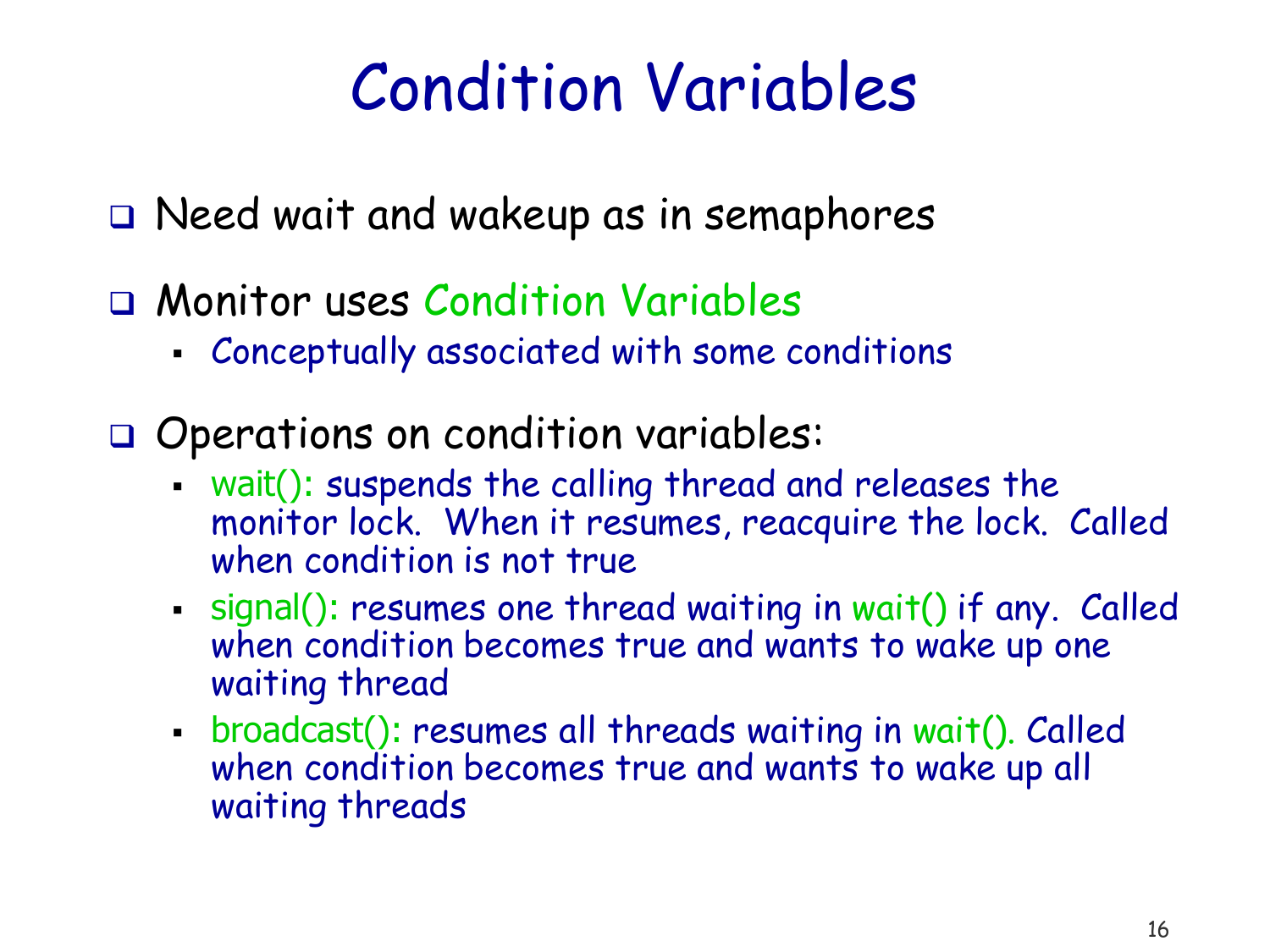## Monitor with condition variables

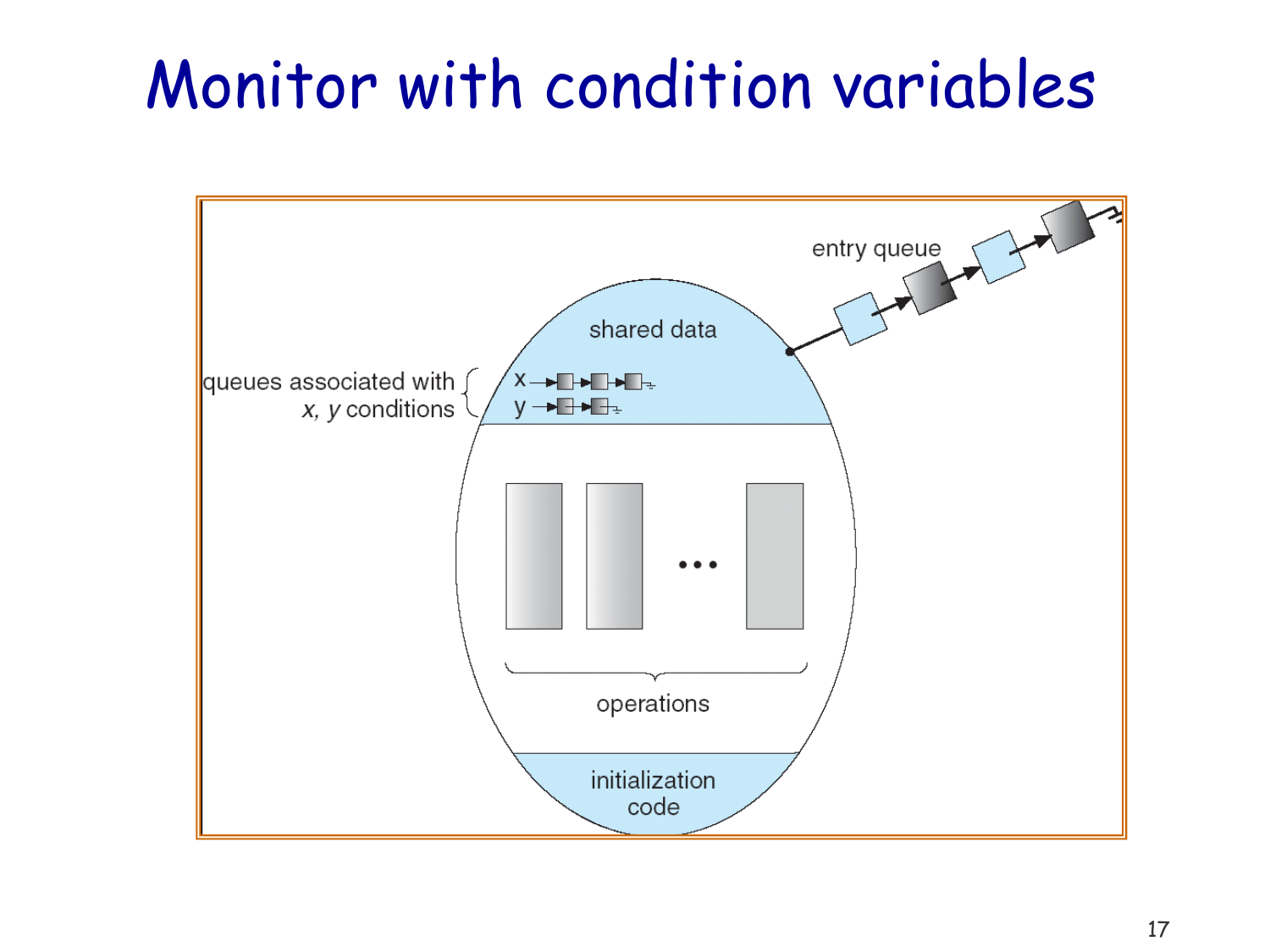Subtle difference between condition variables and semaphores

- $\Box$  Semaphores are sticky: they have memory, sem\_post() will increment the semaphore counter, even if no one has called sem\_wait()
- □ Condition variables are not: if no one is waiting for a signal(), this signal() is not saved
- $\Box$  Despite the difference, they are as powerful
	- Exercise: implement one using the other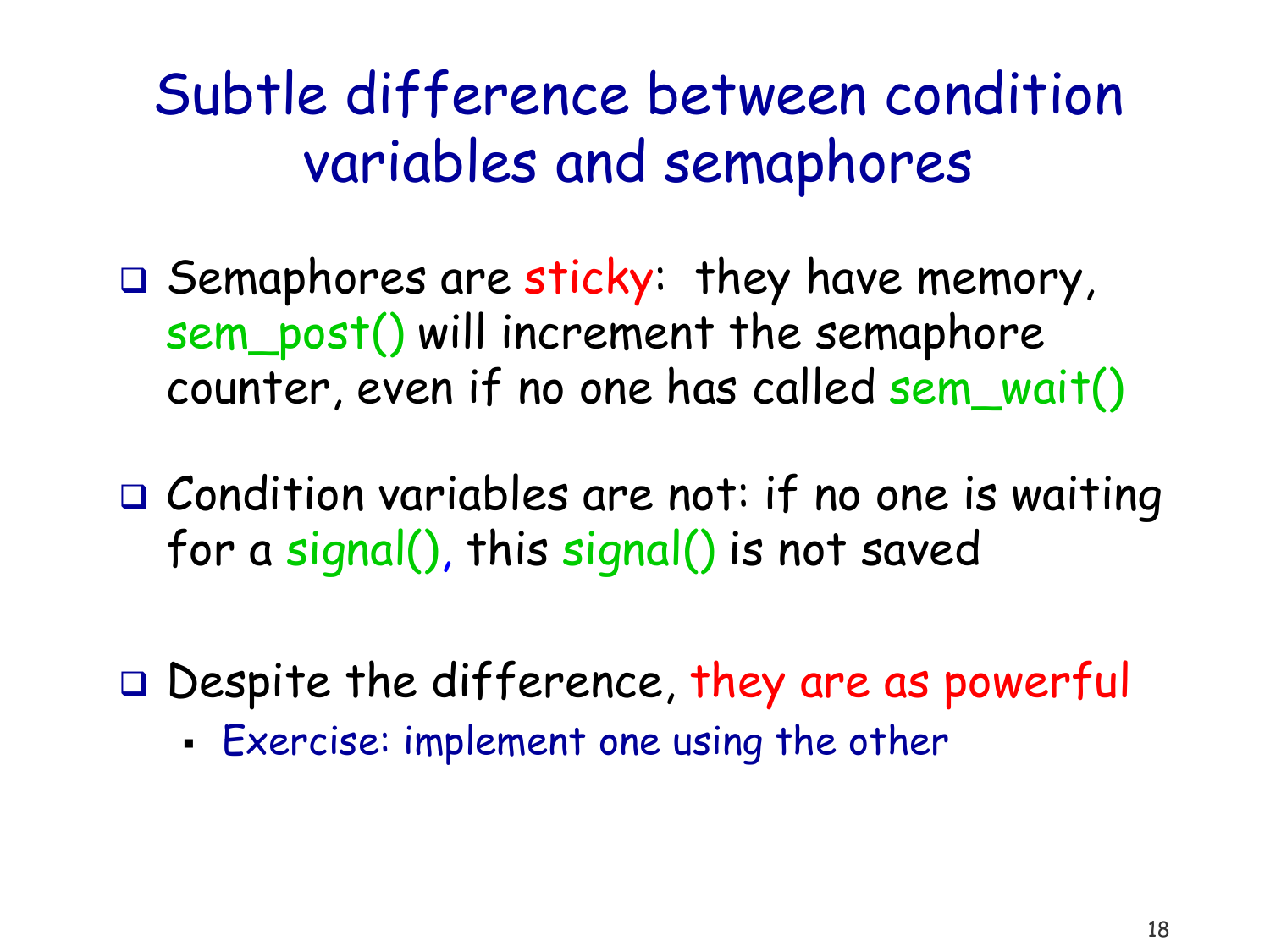### Producer-consumer with monitors

```
monitor ProducerConsumer {
  int nfull = 0;
   cond has_empty, has_full;
```

```
 producer() {
  if (nfull == N)
      wait (has_empty);
  \ldots // fill a slot
  ++ nfull;
   signal (has_full);
 }
```

```
 consumer() {
     if (nfull == 0)
          wait (has_full);
      … // empty a slot
      -- nfull;
      signal (has_empty);
   } 
};
```
#### Two condition variables

- has\_empty: buffer has at least one empty slot
- has\_full: buffer has at least one full slot

#### nfull: number of filled slots

 Need to do our own counting for condition variables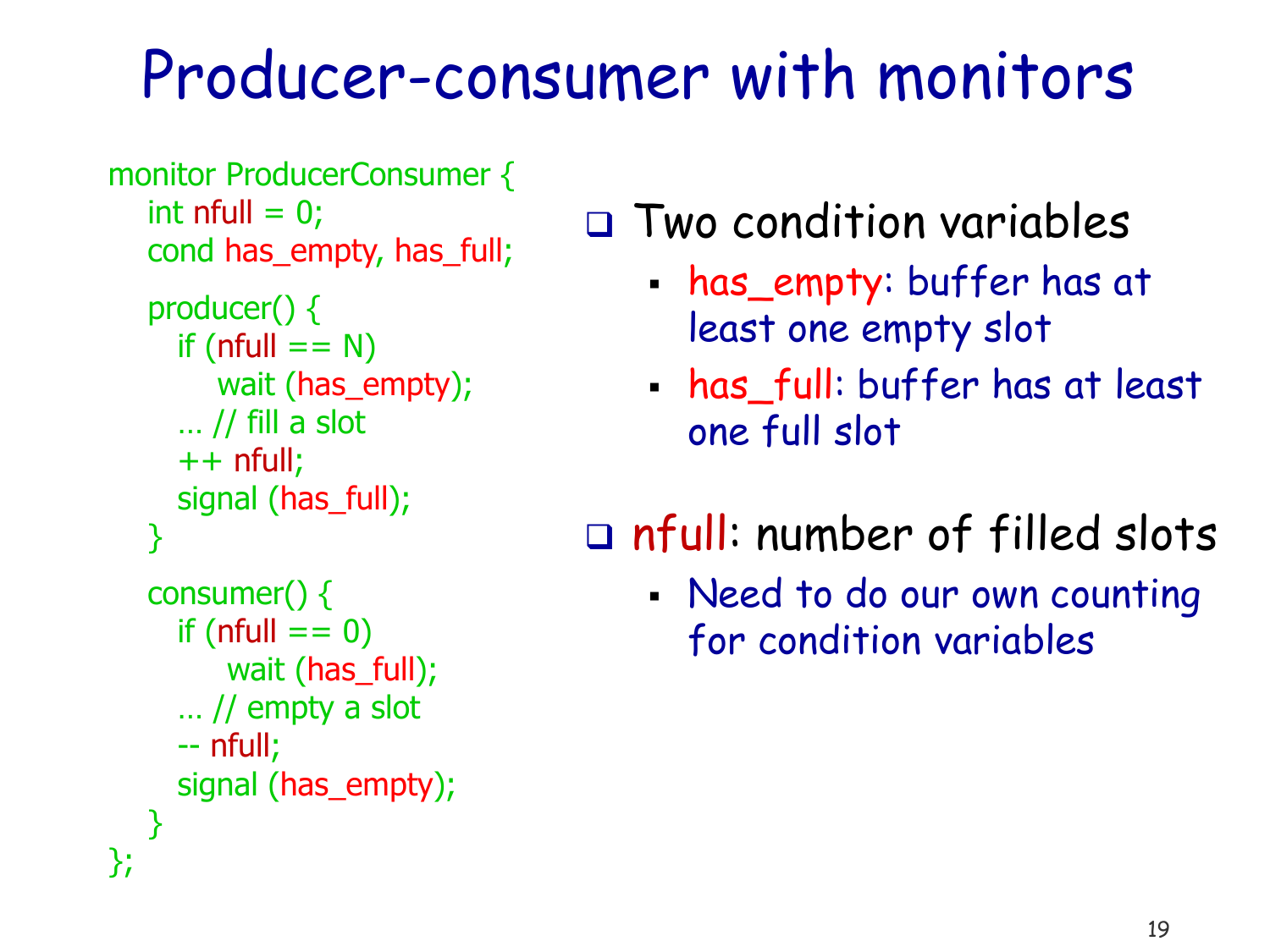### Condition variable semantics

- $\Box$  Design question: when signal() wakes up a waiting thread, which thread to run inside the monitor, the signaling thread, or the waiting thread?
- Hoare semantics: suspends the signaling thread, and immediately transfers control to the woken thread
	- Difficult to implement in practice
- Mesa semantics: signal() moves a single waiting thread from the blocked state to a runnable state, then the signaling thread continues until it exits the monitor
	- Easy to implement
	- Problem: race! Before a woken consumer continues, another consumer comes in and grabs the buffer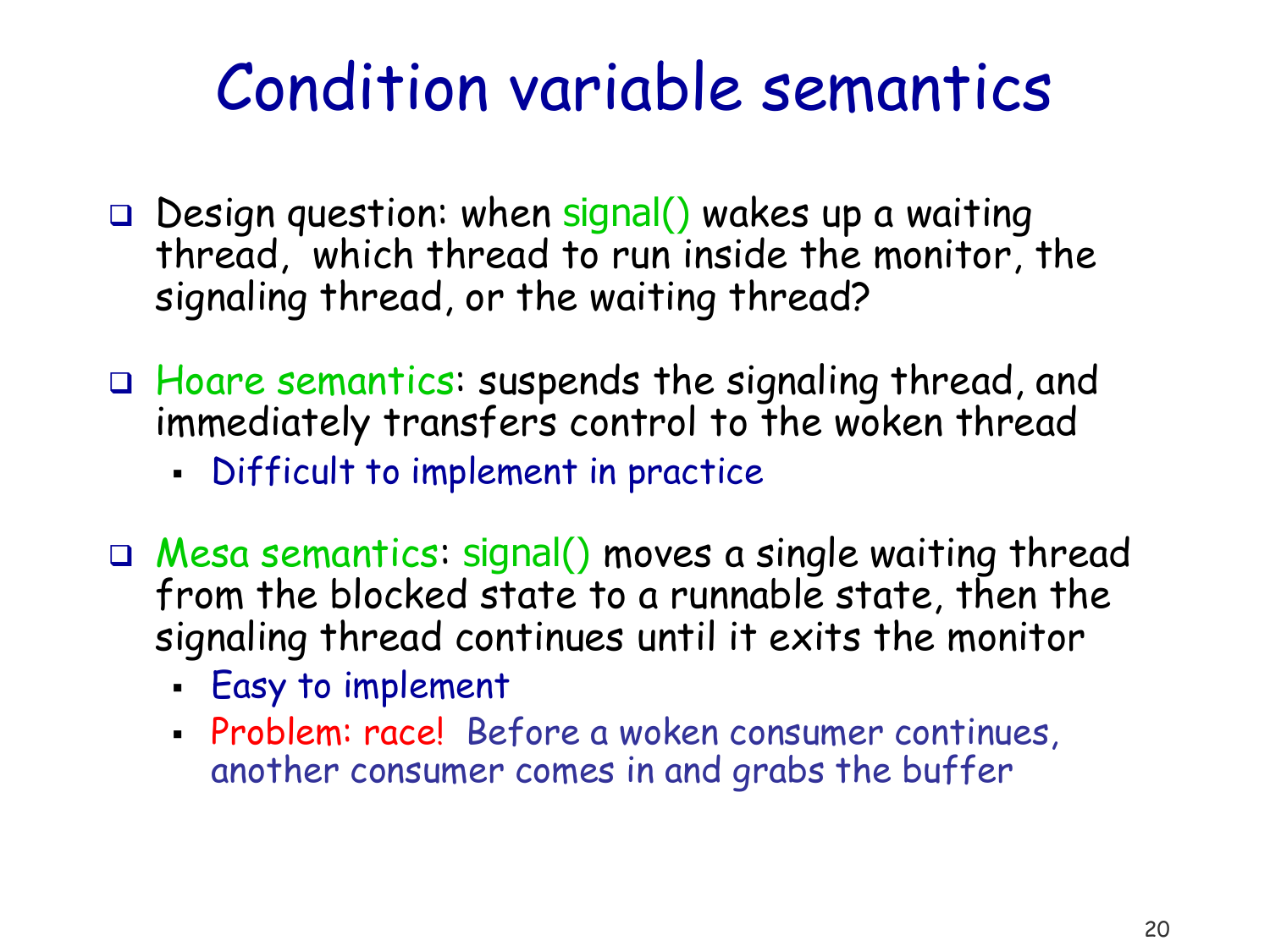# Fixing the race in mesa monitors

```
monitor ProducerConsumer {
  int nfull = 0;
   cond has_empty, has_full;
```

```
 producer() {
  while (nfull == N) wait (has_empty);
  \ldots // fill slot
  ++ nfull;
   signal (has_full);
 }
```

```
 consumer() {
     while (nfull == 0) wait (has_full);
      … // empty slot
      -- nfull
      signal (has_empty);
   } 
};
```
 $\square$  The fix: when woken up, a thread must recheck the condition it was waiting on

 Most systems use mesa semantics

E.g., pthread

You should use while!